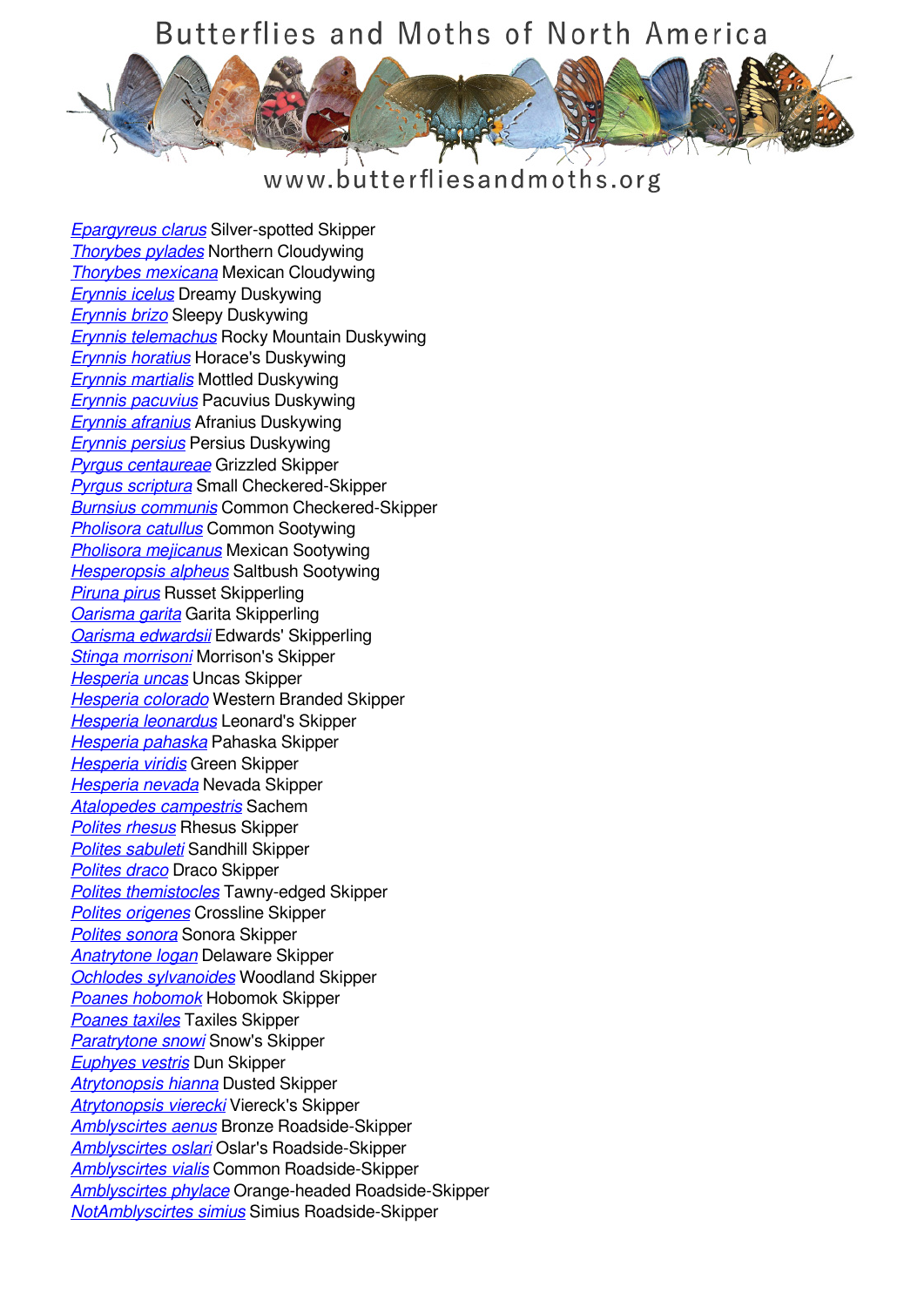**Megathymus vuccae** Yucca Giant-Skipper *[Megathymus streckeri](/species/Megathymus-streckeri)* Strecker's Giant-Skipper

*[Parnassius smintheus](/species/Parnassius-smintheus)* Rocky Mountain Parnassian

*[Papilio machaon](/species/Papilio-machaon)* Old World Swallowtail *[Papilio polyxenes](/species/Papilio-polyxenes)* Black Swallowtail *[Papilio zelicaon](/species/Papilio-zelicaon)* Anise Swallowtail. butterflies and moths.org *[Papilio indra](/species/Papilio-indra)* Indra Swallowtail *[Papilio rutulus](/species/Papilio-rutulus)* Western Tiger Swallowtail *[Papilio eurymedon](/species/Papilio-eurymedon)* Pale Swallowtail *[Papilio multicaudata](/species/Papilio-multicaudata)* Two-tailed Swallowtail *[Anthocharis julia](/species/Anthocharis-julia)* Southern Rocky Mountain Orangetip *[Euchloe ausonides](/species/Euchloe-ausonides)* Large Marble *[Euchloe olympia](/species/Euchloe-olympia)* Olympia Marble *[Neophasia menapia](/species/Neophasia-menapia)* Pine White *[Pieris marginalis](/species/Pieris-marginalis)* Margined White *[Pieris rapae](/species/Pieris-rapae)* Cabbage White *[Pontia beckerii](/species/Pontia-beckerii)* Becker's White *[Pontia protodice](/species/Pontia-protodice)* Checkered White *[Pontia occidentalis](/species/Pontia-occidentalis)* Western White *[Pontia sisymbrii](/species/Pontia-sisymbrii)* Spring White *[Kricogonia lyside](/species/Kricogonia-lyside)* Lyside Sulphur *[Colias philodice](/species/Colias-philodice)* Clouded Sulphur *[Colias eurytheme](/species/Colias-eurytheme)* Orange Sulphur *[Colias alexandra](/species/Colias-alexandra)* Queen Alexandra's Sulphur *[Colias meadii](/species/Colias-meadii)* Mead's Sulphur *[Zerene cesonia](/species/Zerene-cesonia)* Southern Dogface *[Phoebis sennae](/species/Phoebis-sennae)* Cloudless Sulphur *[Eurema mexicana](/species/Eurema-mexicana)* Mexican Yellow *[Abaeis nicippe](/species/Abaeis-nicippe)* Sleepy Orange *[Nathalis iole](/species/Nathalis-iole)* Dainty Sulphur *[Lycaena arota](/species/Lycaena-arota)* Tailed Copper *[Lycaena cupreus](/species/Lycaena-cupreus)* Lustrous Copper *[Lycaena dione](/species/Lycaena-dione)* Gray Copper *[Lycaena hyllus](/species/Lycaena-hyllus)* Bronze Copper *[Lycaena rubidus](/species/Lycaena-rubidus)* Ruddy Copper *[Lycaena heteronea](/species/Lycaena-heteronea)* Blue Copper *[Lycaena helloides](/species/Lycaena-helloides)* Purplish Copper *[Hypaurotis crysalus](/species/Hypaurotis-crysalus)* Colorado Hairstreak *[Callophrys affinis](/species/Callophrys-affinis)* Western Green Hairstreak *[Callophrys gryneus](/species/Callophrys-gryneus)* Juniper Hairstreak *[Callophrys spinetorum](/species/Callophrys-spinetorum)* Thicket Hairstreak *[Callophrys augustinus](/species/Callophrys-augustinus)* Brown Elfin *[Callophrys mossii](/species/Callophrys-mossii)* Moss' Elfin *[Callophrys polios](/species/Callophrys-polios)* Hoary Elfin *[Callophrys eryphon](/species/Callophrys-eryphon)* Western Pine Elfin *[Satyrium titus](/species/Satyrium-titus)* Coral Hairstreak *[Satyrium acadica](/species/Satyrium-acadica)* Acadian Hairstreak *[Satyrium californica](/species/Satyrium-californica)* California Hairstreak *[Satyrium sylvinus](/species/Satyrium-sylvinus)* Sylvan Hairstreak *[Satyrium calanus](/species/Satyrium-calanus)* Banded Hairstreak *[Satyrium liparops](/species/Satyrium-liparops)* Striped Hairstreak *[Satyrium behrii](/species/Satyrium-behrii)* Behr's Hairstreak *[Strymon melinus](/species/Strymon-melinus)* Gray Hairstreak *[Leptotes marina](/species/Leptotes-marina)* Marine Blue *[Brephidium exilis](/species/Brephidium-exilis)* Western Pygmy-Blue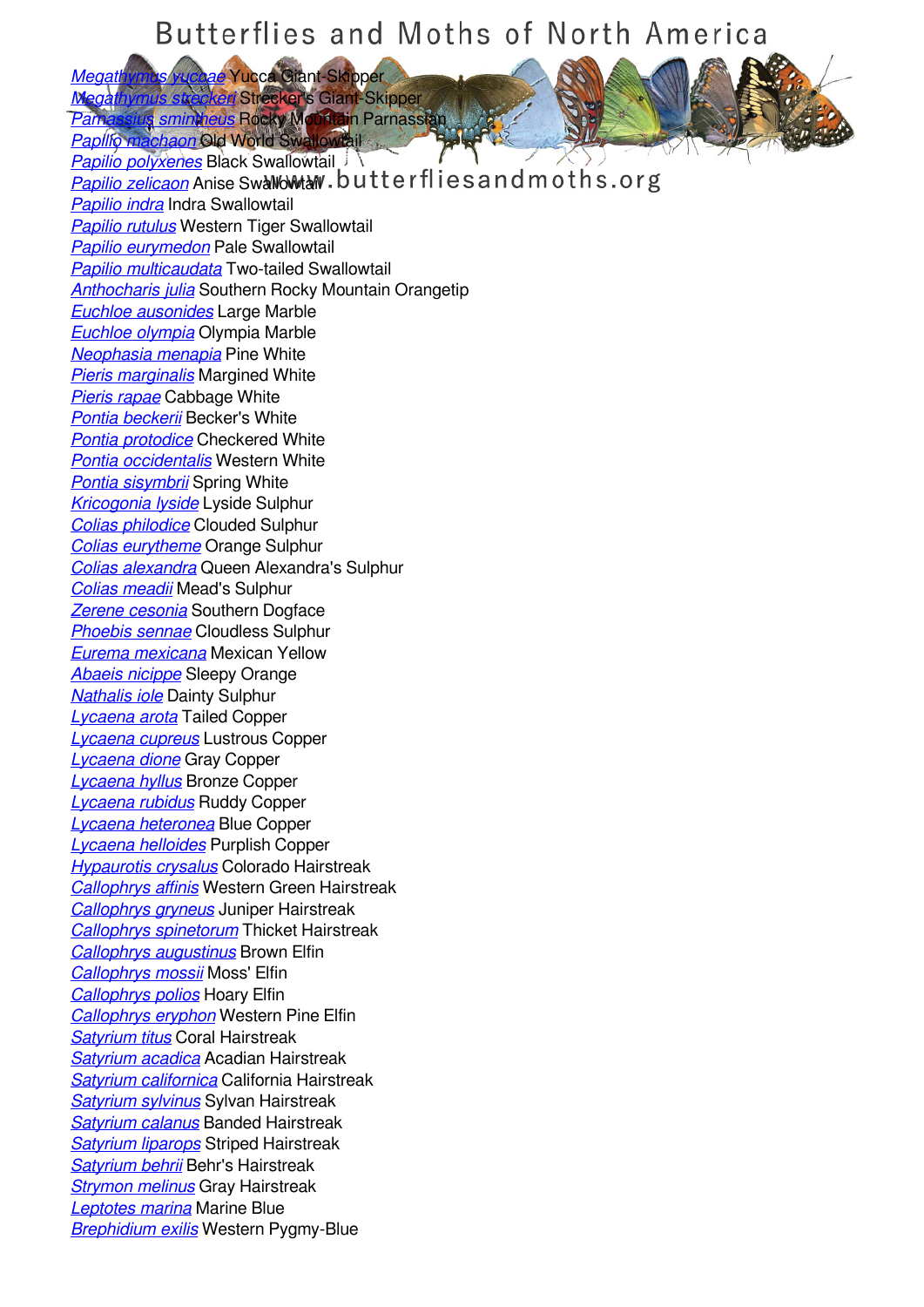*[Cupido comyntas](/species/Cupido-comyntas)* Eastern Tailed-Blue *[Cupido amyntula](/species/Cupido-amyntula)* Western Tailed-Blue

*[Celastrina ladon](/species/Celastrina-ladon)* Spring Azure *[Glaucopsyche piasus](/species/Glaucopsyche-piasus)* Arrowhead Blue *[Glaucopsyche lygdamus](/species/Glaucopsyche-lygdamus)* Silvery Blue

**[Euphilotes battoides](/species/Euphilotes-battoides)** WestWH Square-dotted Blue is and moths.org *[Euphilotes rita](/species/Euphilotes-rita)* Rita Dotted-Blue *[Echinargus isola](/species/Echinargus-isola)* Reakirt's Blue *[Plebejus melissa](/species/Plebejus-melissa)* Melissa Blue (includes Karner Blue) *[Plebejus saepiolus](/species/Plebejus-saepiolus)* Greenish Blue *[Plebejus icarioides](/species/Plebejus-icarioides)* Boisduval's Blue *[Plebejus shasta](/species/Plebejus-shasta)* Shasta Blue *[Plebejus lupini](/species/Plebejus-lupini)* Lupine Blue *[Plebejus glandon](/species/Plebejus-glandon)* Arctic Blue *[Apodemia mormo](/species/Apodemia-mormo)* Mormon Metalmark *[Apodemia nais](/species/Apodemia-nais)* Nais Metalmark *[Danaus plexippus](/species/Danaus-plexippus)* Monarch *[Danaus gilippus](/species/Danaus-gilippus)* Queen *[Agraulis vanillae](/species/Agraulis-vanillae)* Gulf Fritillary *[Euptoieta claudia](/species/Euptoieta-claudia)* Variegated Fritillary *[Speyeria aphrodite](/species/Speyeria-aphrodite)* Aphrodite Fritillary *[Speyeria edwardsii](/species/Speyeria-edwardsii)* Edwards' Fritillary *[Speyeria coronis](/species/Speyeria-coronis)* Coronis Fritillary *[Speyeria atlantis](/species/Speyeria-atlantis)* Atlantis Fritillary *[Speyeria hesperis](/species/Speyeria-hesperis)* Northwestern Fritillary *[Speyeria mormonia](/species/Speyeria-mormonia)* Mormon Fritillary *[Boloria chariclea](/species/Boloria-chariclea)* Arctic Fritillary *[Limenitis archippus](/species/Limenitis-archippus)* Viceroy *[Limenitis weidemeyerii](/species/Limenitis-weidemeyerii)* Weidemeyer's Admiral *[Adelpha eulalia](/species/Adelpha-eulalia)* Arizona Sister *[Asterocampa celtis](/species/Asterocampa-celtis)* Hackberry Emperor *[Poladryas minuta](/species/Poladryas-minuta)* Dotted Checkerspot *[Chlosyne fulvia](/species/Chlosyne-fulvia)* Fulvia Checkerspot *[Chlosyne nycteis](/species/Chlosyne-nycteis)* Silvery Checkerspot *[Chlosyne gorgone](/species/Chlosyne-gorgone)* Gorgone Checkerspot *[Chlosyne whitneyi](/species/Chlosyne-whitneyi)* Rockslide Checkerspot *[Chlosyne acastus](/species/Chlosyne-acastus)* Sagebrush Checkerspot *[Phyciodes picta](/species/Phyciodes-picta)* Painted Crescent *[Phyciodes tharos](/species/Phyciodes-tharos)* Pearl Crescent *[Phyciodes cocyta](/species/Phyciodes-cocyta)* Northern Crescent *[Phyciodes pulchella](/species/Phyciodes-pulchella)* Field Crescent *[Anthanassa texana](/species/Anthanassa-texana)* Texan Crescent *[Euphydryas chalcedona](/species/Euphydryas-chalcedona)* Chalcedon Checkerspot *[Junonia coenia](/species/Junonia-coenia)* Common Buckeye *[Polygonia interrogationis](/species/Polygonia-interrogationis)* Question Mark *[Polygonia satyrus](/species/Polygonia-satyrus)* Satyr Comma *[Polygonia faunus](/species/Polygonia-faunus)* Green Comma *[Polygonia gracilis](/species/Polygonia-gracilis)* Hoary Comma *[Polygonia progne](/species/Polygonia-progne)* Gray Comma *[Aglais milberti](/species/Aglais-milberti)* Milbert's Tortoiseshell *[Nymphalis antiopa](/species/Nymphalis-antiopa)* Mourning Cloak *[Nymphalis californica](/species/Nymphalis-californica)* California Tortoiseshell *[Vanessa virginiensis](/species/Vanessa-virginiensis)* American Lady *[Vanessa cardui](/species/Vanessa-cardui)* Painted Lady *[Vanessa annabella](/species/Vanessa-annabella)* West Coast Lady